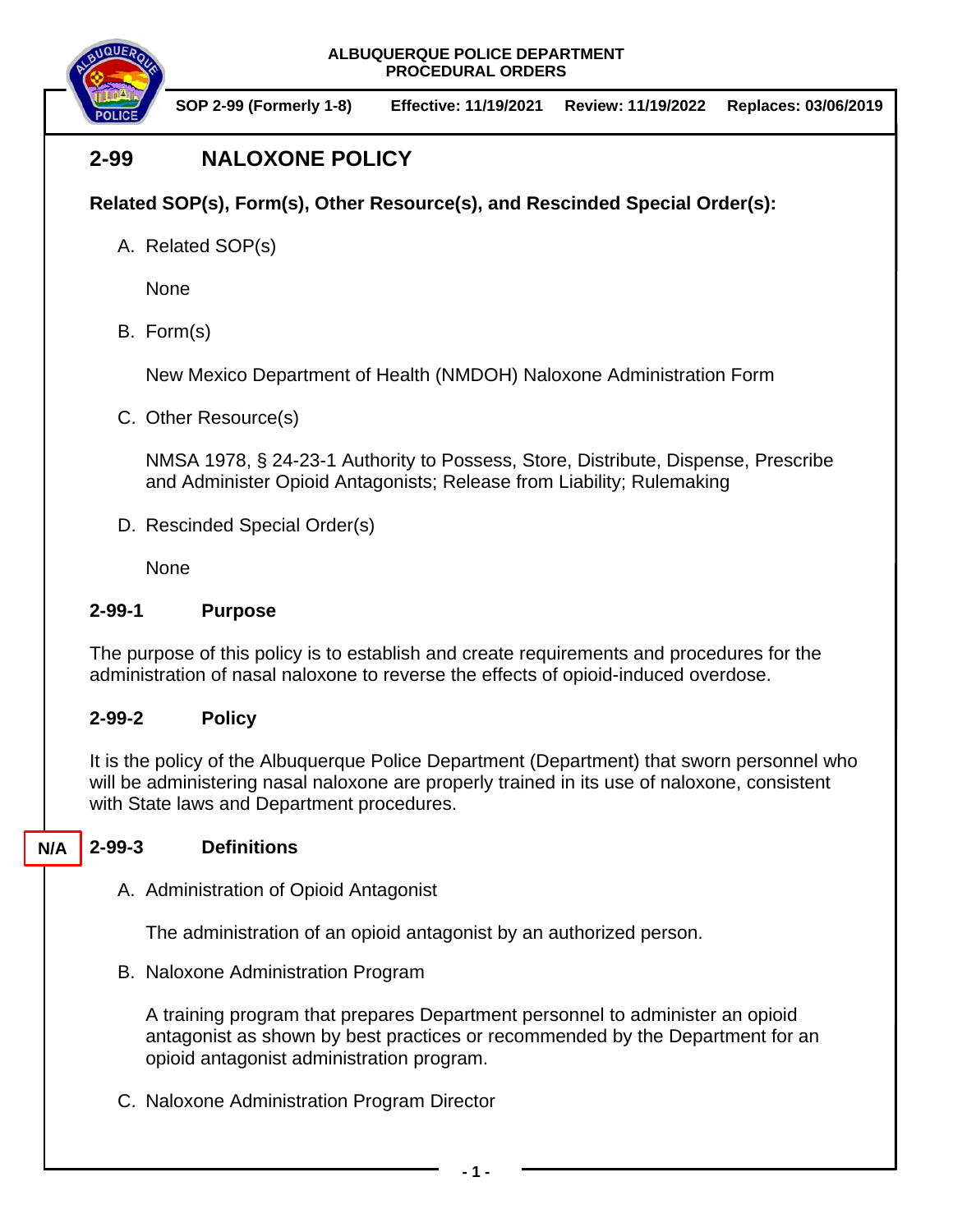



**SOP 2-99 (Formerly 1-8) Effective: 11/19/2021 Review: 11/19/2022 Replaces: 03/06/2019**

The Department's designated director who manages the Naloxone Administration Program for Trained Targeted Responders.

D. Opioid

Containing or derived from opium, including but not limited to morphine and heroin.

E. Opioid Antagonist

A drug that nullifies in whole or in part the administration of an opioid. The opioid antagonist is limited to naloxone or other medications approved by the Department.

F. Physician Medical Director

A physician who completed a fellowship in emergency medical services and who is board certified in emergency medicine who, by law, oversees the training and practice of the Trained Targeted Responders via written treatment protocols, case reviews, direct observation, and other training as applicable.

G. Trained Targeted Responder

Sworn personnel who have completed an authorized opioid antagonist training program and who administer naloxone.

### **2-99-4 Procedures**

**7**

- A. Sworn personnel shall:
	- 1. Primarily be responsible for providing a safe environment for themselves, the public, and emergency medical services (EMS) personnel;
	- 2. Consider administering naloxone, as prescribed, if the individual has a pulse but is not breathing;
	- 3. When feasible, have a minimum of two (2) sworn personnel present with the individual to ensure the scene is safe before administering naloxone;
		- a. Sworn personnel should be aware that the individual may wake up and become combative soon after they administer naloxone and be prepared to protect themselves, if necessary;
	- 4. Use medical gloves when administering naloxone;
	- 5. Request EMS personnel to advise they administered naloxone and the total amount of doses they administered;
	- 6. Once on-scene, rely on EMS personnel to evaluate the individual; and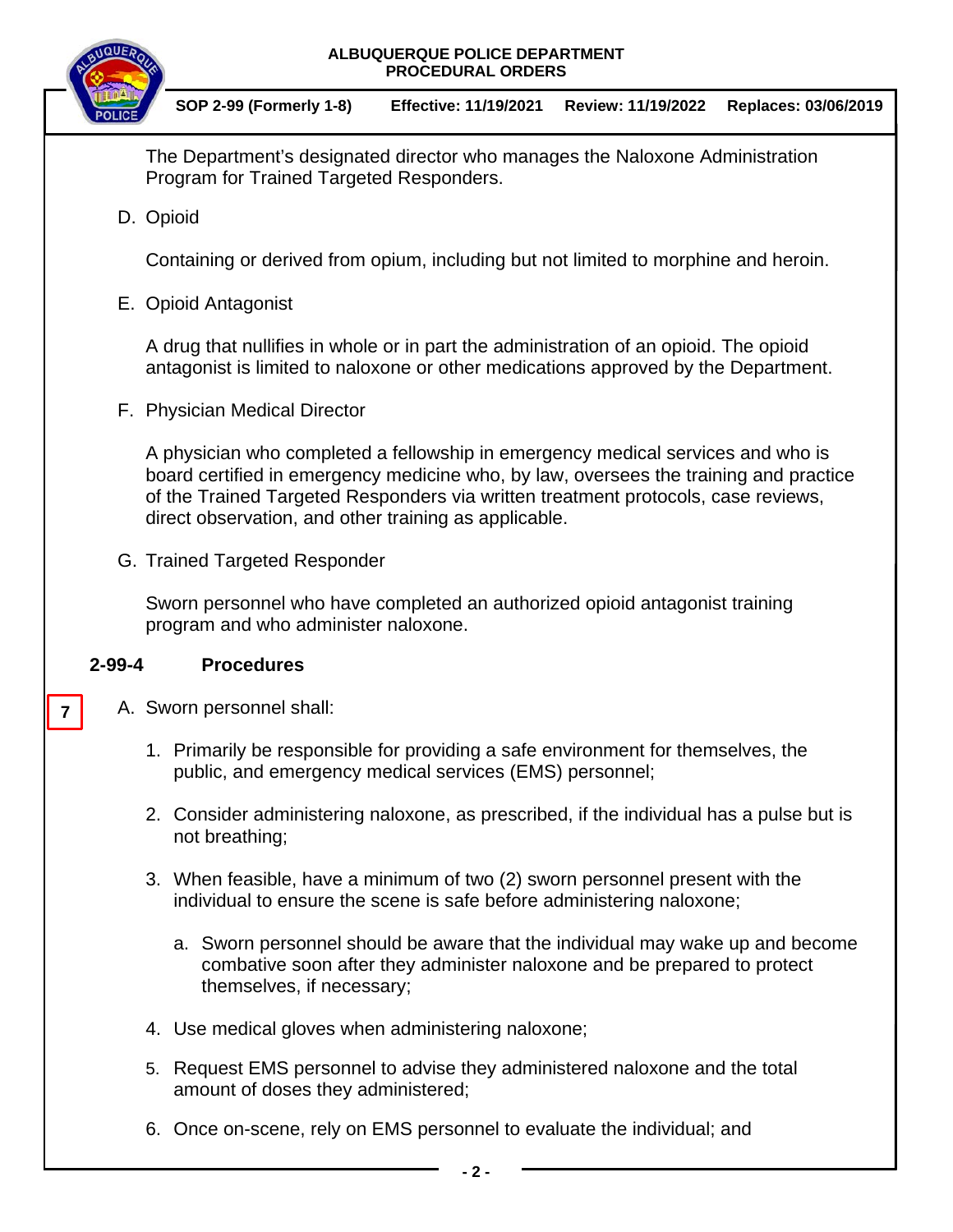### **ALBUQUERQUE POLICE DEPARTMENT PROCEDURAL ORDERS**



**N/A**

**SOP 2-99 (Formerly 1-8) Effective: 11/19/2021 Review: 11/19/2022 Replaces: 03/06/2019**

- 7. After administration, fill out the NMDOH Naloxone Administration Form and contact the Physician Medical Director at [jhazen@cabq.gov.](mailto:jhazen@cabq.gov)
- B. Sworn personnel shall not administer naloxone if the individual does not have a pulse.
- C. The Naloxone Administration Program Director shall: **7**
	- 1. Maintain the Department's NMDOH Naloxone Administration Program registration;
	- 2. Consult with the Physician Medical Director to oversee the Naloxone Administration Program;
	- 3. Assist the Physician Medial Director with quality assurance review of all naloxone administration;
	- 4. Ensure the naloxone is maintained and stored in accordance with the manufacturer's guidelines;
	- 5. Report all administration of naloxone to the NMDOH and the Physician Medical Director using the NMDOH-approved reporting format; and
	- 6. Maintain the following documentation:
		- a. Naloxone administration training records for all Trained Targeted Responders while they are active in the program and for at least three (3) years thereafter;
		- b. Naloxone Administration Program records, including naloxone inventory records, Trained Targeted Responder training records, and Naloxone Administration Program usage records; and
		- c. Copies of Physician Medical Director-approved medical protocols, NMDOH reporting forms, and Naloxone purchase and maintenance records.
	- D. Trained Targeted Responders
		- 1. Nothing in this Standard Operating Procedure (SOP) shall be construed to impose civil or criminal liability on any Trained Targeted Responder, consistent with NMSA 1978, § 24-23-1.
		- 2. Trained Targeted Responders will:
			- a. Complete an initial naloxone administration training program with cardiopulmonary resuscitation (CPR) training;
			- b. Every two (2) years, complete a refresher naloxone administration training course with CPR instruction;
			- c. Comply with Physician Medical Director-approved medical protocols for response to suspected opioid-induced overdose; and